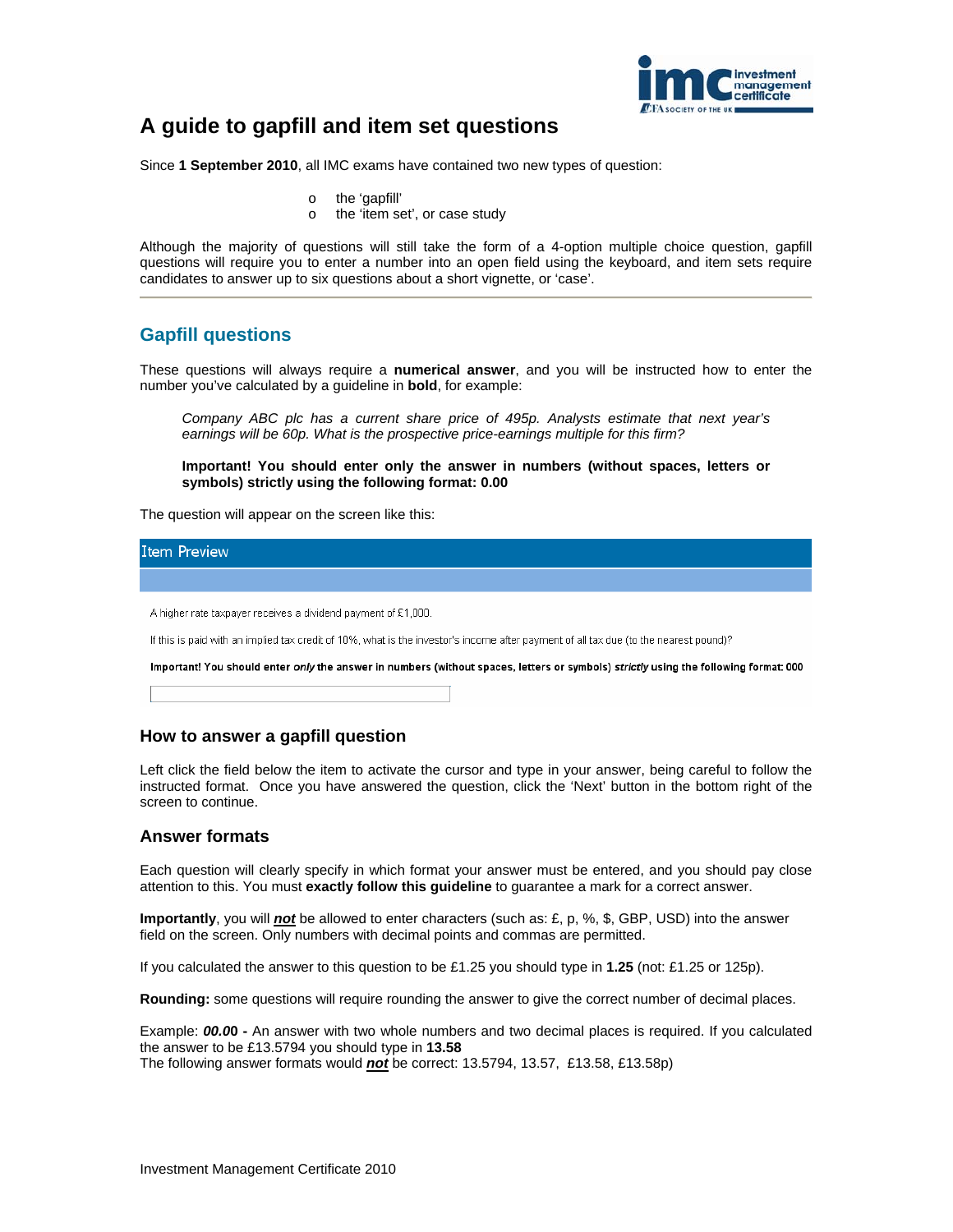

### **Sample questions**

The examples below should give you a feel of the next question format. They are indicative of the format of the new gapfill questions, *not of the content* of the IMC exam, and will not appear in any IMC exam. Answers are provided below.

1. Company XYZ plc announces a gross dividend of 10 pence. The share price is currently £2.00. What is the gross dividend yield?

**Important! You should enter** *only* **the answer in numbers (without spaces, letters or symbols) strictly using the following format: 0.00 \_\_\_\_\_\_\_\_\_\_\_\_\_\_\_\_\_\_\_\_\_\_\_\_\_\_\_\_\_\_\_\_\_\_\_\_\_\_\_\_\_\_\_\_\_\_\_\_\_\_\_\_\_\_\_\_\_\_\_\_\_\_\_\_\_\_\_\_\_\_\_\_\_** 

2. Company ABC plc has a current share price of 495p. Analysts estimate that next year's earnings will be 60p. What is the prospective price-earnings multiple for this firm?

 **Important! You should enter** *only* **the answer in numbers (without spaces, letters or symbols) strictly using the following format: 0.00**

3. The covariance of two securities is 100 and they respectively have standard deviations of 10% and 20%. What is the correlation coefficient between the two?

**\_\_\_\_\_\_\_\_\_\_\_\_\_\_\_\_\_\_\_\_\_\_\_\_\_\_\_\_\_\_\_\_\_\_\_\_\_\_\_\_\_\_\_\_\_\_\_\_\_\_\_\_\_\_\_\_\_\_\_\_\_\_\_\_\_\_\_\_\_\_\_\_\_** 

 **Important! You should enter** *only* **the answer in numbers (without spaces, letters or symbols) strictly using the following format: 0.00** 

4. A fund has a return over the past year of 12% with a beta of 2.0. The risk free rate of interest during this period has been 4%. What is the Treynor measure for this fund?

**\_\_\_\_\_\_\_\_\_\_\_\_\_\_\_\_\_\_\_\_\_\_\_\_\_\_\_\_\_\_\_\_\_\_\_\_\_\_\_\_\_\_\_\_\_\_\_\_\_\_\_\_\_\_\_\_\_\_\_\_\_\_\_\_\_\_\_\_\_\_\_\_\_** 

**Important! You should enter** *only* **the answer in numbers (without spaces, letters or symbols) strictly using the following format: 0.00** 

5. A machine costs £25,000, having a useful life of 5 years with an expected scrap value of £5,000. Assuming it is depreciated using the straight-line method, what is the annual depreciation charge?

**\_\_\_\_\_\_\_\_\_\_\_\_\_\_\_\_\_\_\_\_\_\_\_\_\_\_\_\_\_\_\_\_\_\_\_\_\_\_\_\_\_\_\_\_\_\_\_\_\_\_\_\_\_\_\_\_\_\_\_\_\_\_\_\_\_\_\_\_\_\_\_\_\_** 

**\_\_\_\_\_\_\_\_\_\_\_\_\_\_\_\_\_\_\_\_\_\_\_\_\_\_\_\_\_\_\_\_\_\_\_\_\_\_\_\_\_\_\_\_\_\_\_\_\_\_\_\_\_\_\_\_\_\_\_\_\_\_\_\_\_\_\_\_\_\_\_\_\_** 

**Important! You should enter** *only* **the answer in numbers (without spaces, letters or symbols) strictly using the following format: 0,000.00** 

| ⊄'000`00        | ÷G, |
|-----------------|-----|
| UU.A            | ⊪   |
| 09'O 'E         |     |
| 97. 8 IZ        |     |
| 00'S 'L         |     |
| <b>Ansuers:</b> |     |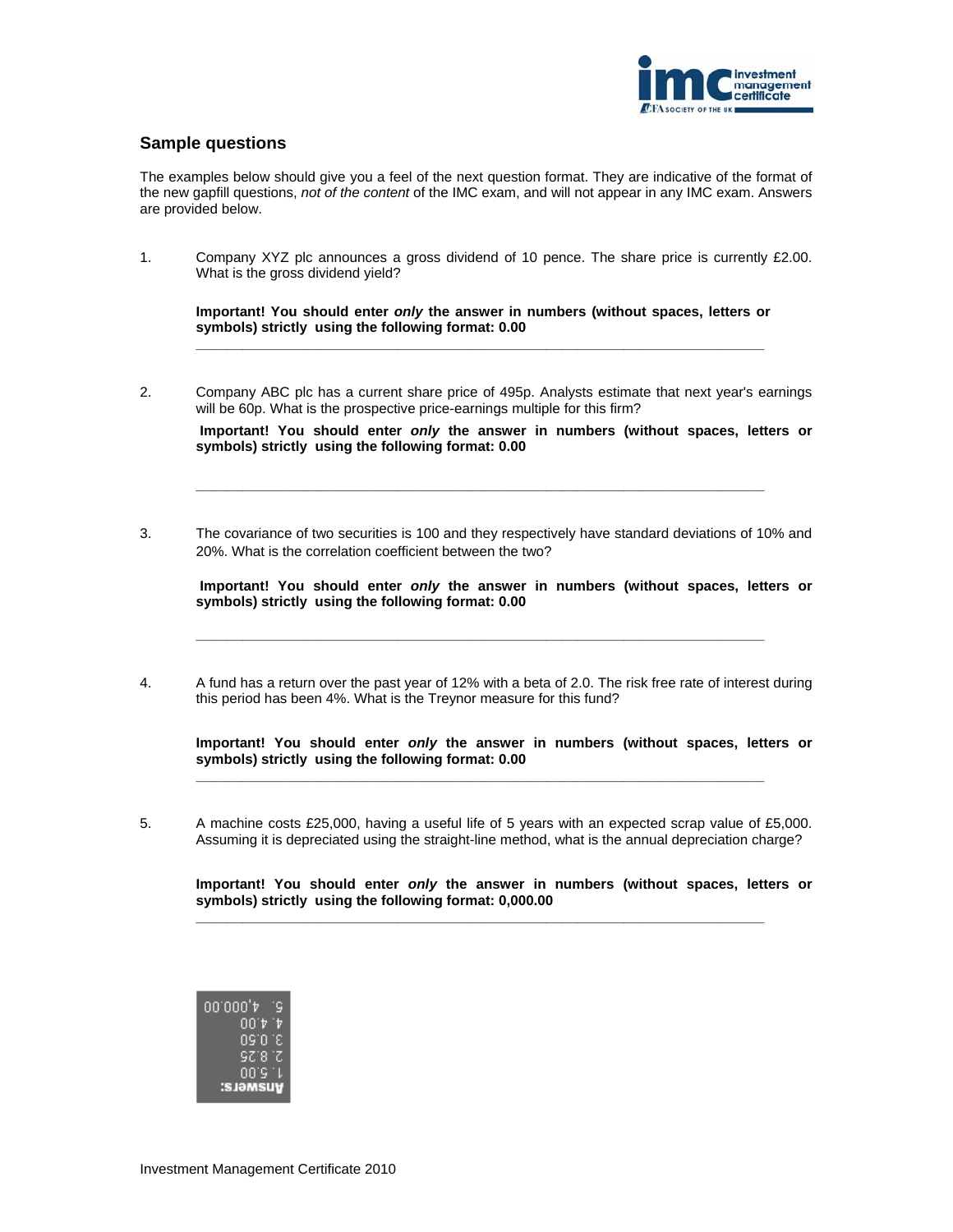

# **Item set questions**

In each IMC exam you will be given two short case studies, or 'item sets'. These require careful reading, so the exams have been lengthened to provide extra time for this.

Each case study will then be followed by up to six questions, which will be a combination of multiple choice or gapfill.

### **Sample questions**

The examples below should give you a feel of the next question format. They are indicative of the format of the new gapfill questions, *not of the content* of the IMC exam, and will not appear in any IMC exam. Answers are provided below.

#### **Unit 1 case study** - the next six questions relate to this case.

Jonathan is a 40% taxpayer and his wife Carol is a basic rate taxpayer. They are considering realising some of their investments to finance a UK holiday property purchase. Their investments include:

- o £50,000 nominal of Treasury 8% 2012, currently worth £62,000 against a purchase price of £51,000 paid two years ago by Jonathan
- o 30,000 Tesco shares, which Carol bought for £50,000 in 2008, which are now worth £79,000
- o A property the couple bought for buy-to-let purposes three years ago for £200,000, which is now worth £255,000.
- $\circ$  15,000 BT shares, which Jonathan bought four years ago at a cost of £20,000, which are now worth £6,000.

The annual exemption for 2009/10 and 2010/11 is £10,100. Jonathan and Carol have not realised any capital gains or losses since May 2008. Ignore costs of sales in your answers.

- 1. Which one of their investments is exempt from capital gains tax?
	- a. Treasury 8% 2010
	- b. Tesco shares
	- c. The buy-to-let property
	- d. BT shares
- 2. What is the minimum capital gain that Jonathan can realise in 2010/11 without facing a capital gains charge?
	- a. £1,818
	- b. £5,050
	- c. 10,100
	- d. 20,200
- 3. If Carol sells her Tesco shares and makes no other disposals in 2010/11, what would be her UK capital gains tax liability in £s?

*Important! You should enter only the answer in numbers (without spaces, letters or*  symbols) strictly using the following format: 0000

- 4. If Jonathan sells his BT shares in 2010/11 and makes no other disposals, for how long can be carry forward the loss?
	- a. 1 year
	- b. 7 years
	- c. 10 years
	- d. Indefinitely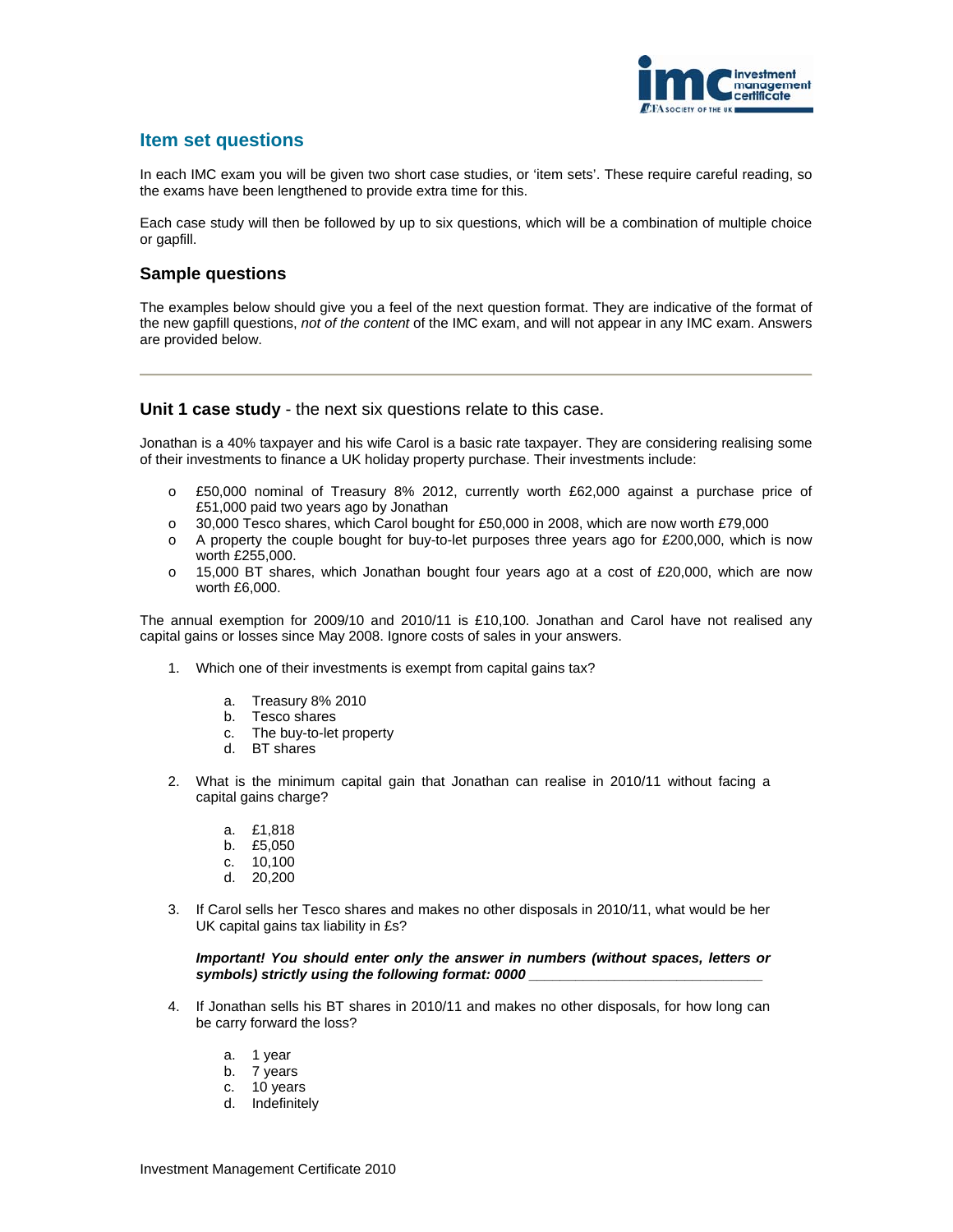

5. If Jonathan and Carol sell the buy-to-let property and Jonathan also sells his BT shares in 2010/11, how much capital gains tax would he pay in £s?

*Important! You should enter only the answer in numbers (without spaces, letters or symbols) strictly using the following format: 000* 

- 6. If the buy-to-let property is sold in 2010/11, what would be the capital gains tax bill for Carol arising from this disposal?
	- a. £3,132
	- b. £4,872
	- c. £4,950
	- d. £7,700

**Unit 2 case study** - the next six questions relate to this case.

Stephen has the following data on two economic variables and two individual shares:

| Year | <b>CPI</b> | GDP (£bn) | <b>Share X</b><br>(pence) | <b>Share Y</b><br>(pence) |
|------|------------|-----------|---------------------------|---------------------------|
|      | 115.3      | 17.2      | 100                       | 100                       |
|      | 118.9      | 17.9      | 112                       | 108                       |
|      | 112.6      | 17.5      | 124                       | 96                        |
|      | 121.2      | 18.2      | 124                       | 102                       |
|      | 124.5      | 19.5      | 132                       | 110                       |

- 1. Rebase the CPI series so that Year 1 = 100. What is the new CPI index number for Year 4?
	- a. 105.1
	- b. 108.2
	- c. 110.7 d. 116.5
- 2. Using the table above, calculate the percentage change in CPI between Year 2 and Year 5 (to two decimal places),

*Important! You should enter only the answer in numbers (without spaces, letters or*  symbols) strictly using the following format: 0.00

- 3. In the table above, what is the mean value of GDP across the five years (in £bn)?
	- a. 17.9
	- b. 18.1
	- c. 18.3
	- d. 18.5
- 4. According to the table above, what is the median value of GDP across the five years (in £bn to one decimal place)?

#### *Important! You should enter only the answer in numbers (without spaces, letters or*  symbols) strictly using the following format: 00.0

- 5. Using the data in the table, create a simple arithmetic index for Shares X and Y with Year  $1 = 100$ . What is the value of the index in Year 3?
	- a. 107.0
	- b. 108.0
	- c. 109.0
	- d. 110.0